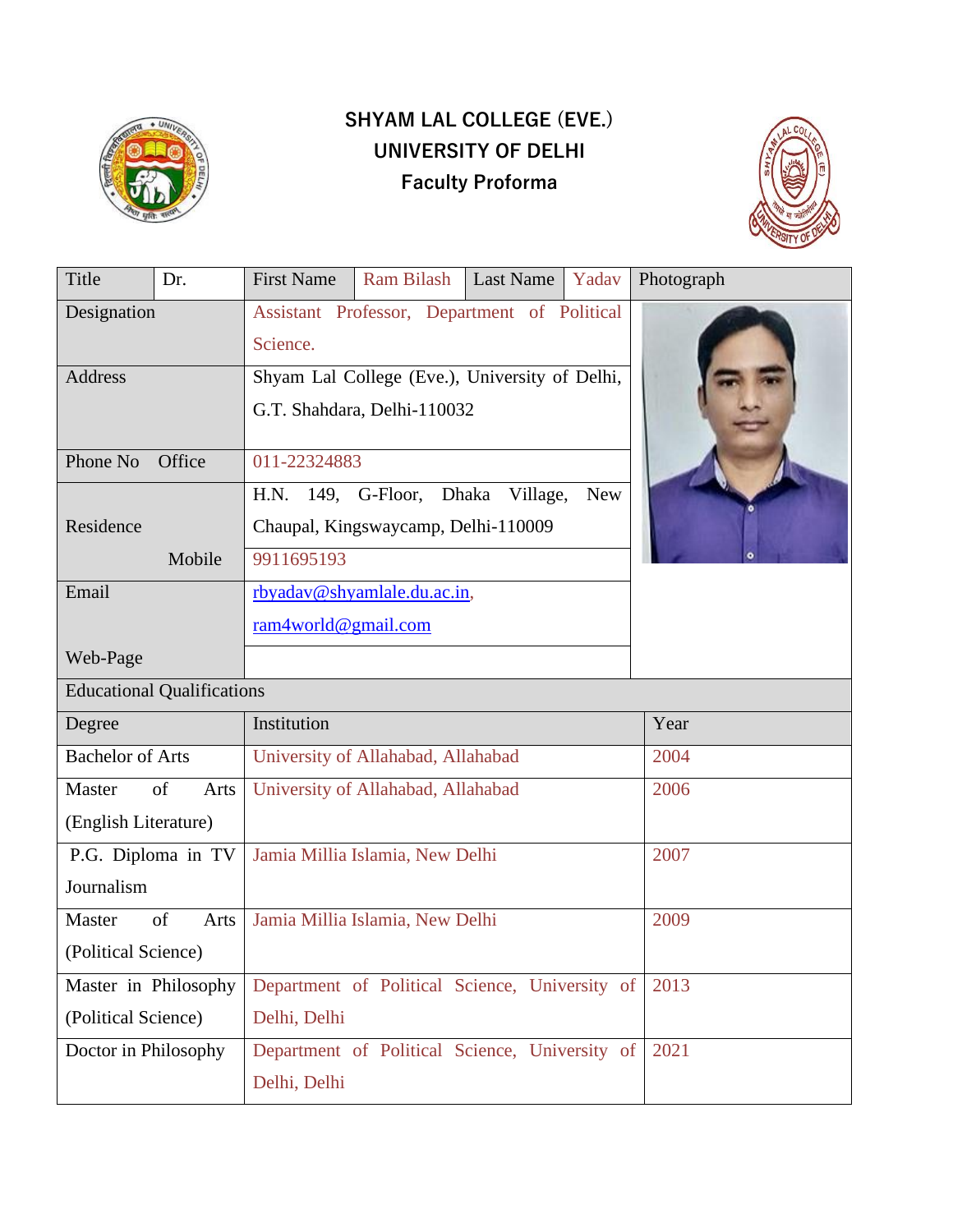#### Career Profile

Working as Assistant Professor, Department of Political Science, Shyamlal College (Eve.), University of Delhi, August 5, 2015 till date.

Administrative Assignments

- 1. Member of College Seminar Committee in 2015-16.
- 2. Member of College Cultural Committee 2016-17.
- 3. Member of College Seminar Committee in 2016-17 .
- 4. Member of Garden Committee 2021-2022.
- 5. Member of Debating Society 2021-2022.

Areas of Interest / Specialization

• Indian Government and Politics, International Relations, India's Foreign Policy, Security Studies, Conflicts and Peace Resolutions.

#### Subjects Taught

- 1. Your Laws, Your Right (2015-16, 2021-2022).
- 2. Western Political Philosophy (2015-16).
- 3. Legislative Processes and Procedures (2017-18)
- 4. Feminism: Theory and Practice (2018-19, 2019-20)
- 5. Women, Power and Politics (2019-20, 2020-21)
- 6. Democratic Processes and Social Movements in Contemporary India (2019-20, 2020-21).
- 7. India's Foreign Policy (2014-15), School of Open Learning.
- **8.** Public System Management, IGNOU, (2021-22).

Research Guidance

None

### Publications Profile

- 1. Looking at the People Trapped in 'Red Corridore' through the Lens of 'Human Security Approach,Research Paper; Indian Streams Research Journal; ISSN 2230-7850; First Author; June-2015.
- 2. Natural Disasters: Redefine Security; Secure People, not only Territory. Research paper; Parimita/ ISSN 0974-6129; First author. July-September 2015.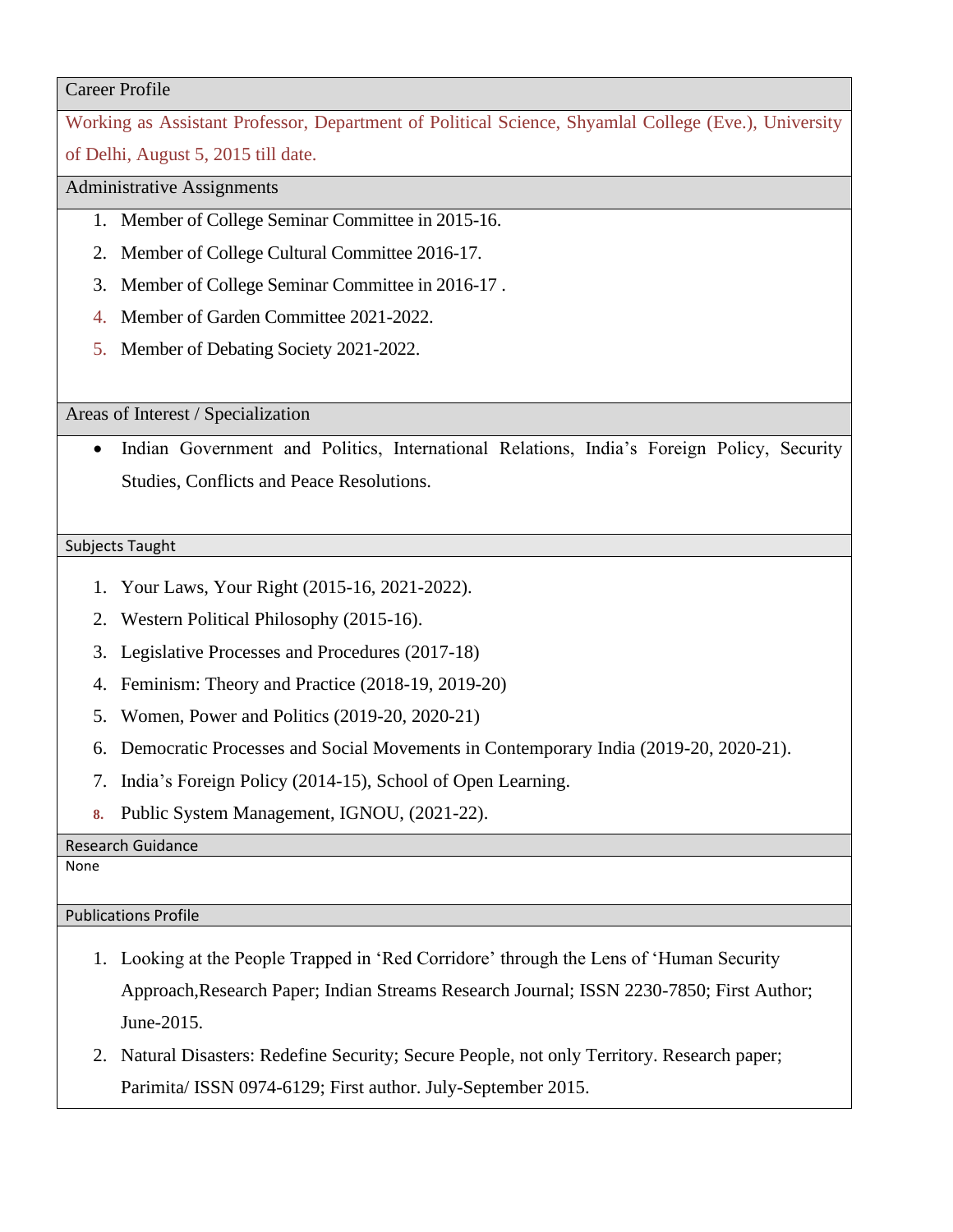- 3. Bharat-Bangladesh Seema Samjhauta; Loksangharsh; ISSN- 2249-8885; First author; Year 7, Number-4, September 2015.
- 4. Look East ke Sath-Sath Act East ki Zarurat; Research Paper; YUDHHARAT AAM ADAMI/ISSN 2320-0359; First author. July 2015.
- 5. Tarazu par Loktantra; Loksangharsh; ISSN- 2249-8885; First author; Year 7, Number-3, June 2015.
- 6. Vaishvik Atankvaad Ki Chunautiya aur Modi Sarkar 2.0; World Focus; ISSN 2131-0185; Vol-89, P. 94-94, First Author, August 2019.

Publications (Books, Chapter in Books)

• "Exploring Human Security in Ambedkar's Idea of Affirmative Action" in "Dr Ambedkar: One Man, Multiple Facets," Edited By Dr Ritesh Bhardwaj and Dr Pinki Punia. Alankar Publishing House. ISBN No. 978-93-86817-00-6, New Delhi. 2017.

Conference Organization/ Presentations

- 1. Paper Presented on *'Exploring Human Security in Ambedkar's idea of Affirmative Action'*, at International Seminar of Department of Political Science, Shyam Lal College (Eve.), University of Delhi on 14 February, 2017 at ARC Auditorium, ILLL, University of Delhi.
- 2. Presented paper on "Role of Social Media and its Challenges to Governance" in seminar on "Governance in Contemporary India" organized by Department of Political Science, Shyam Lal College (E), University of Delhi on  $19<sup>th</sup>$  August 2017.
- 3. Paper presented on "Bharat me Rashtravad aur Ambedkar" in two days International Seminar on "Media, Sahitya aur Rashtravad" organized by PGDAV College (e), University of Delhi on 26-27 April, 2018.
- 4. Paper Presented on "Not Just a Cloth: The 'Idea of Khadi' in New India," in national seminar on "Mahatma Gandhi in Pristine Perspective : A Sesquicentennial Overview," organized by Shyamlal College (Eve.), University of Delhi, on 30-31 August, 2018.

Research Projects (Major Grants/Research Collaboration) None

Awards and Distinctions